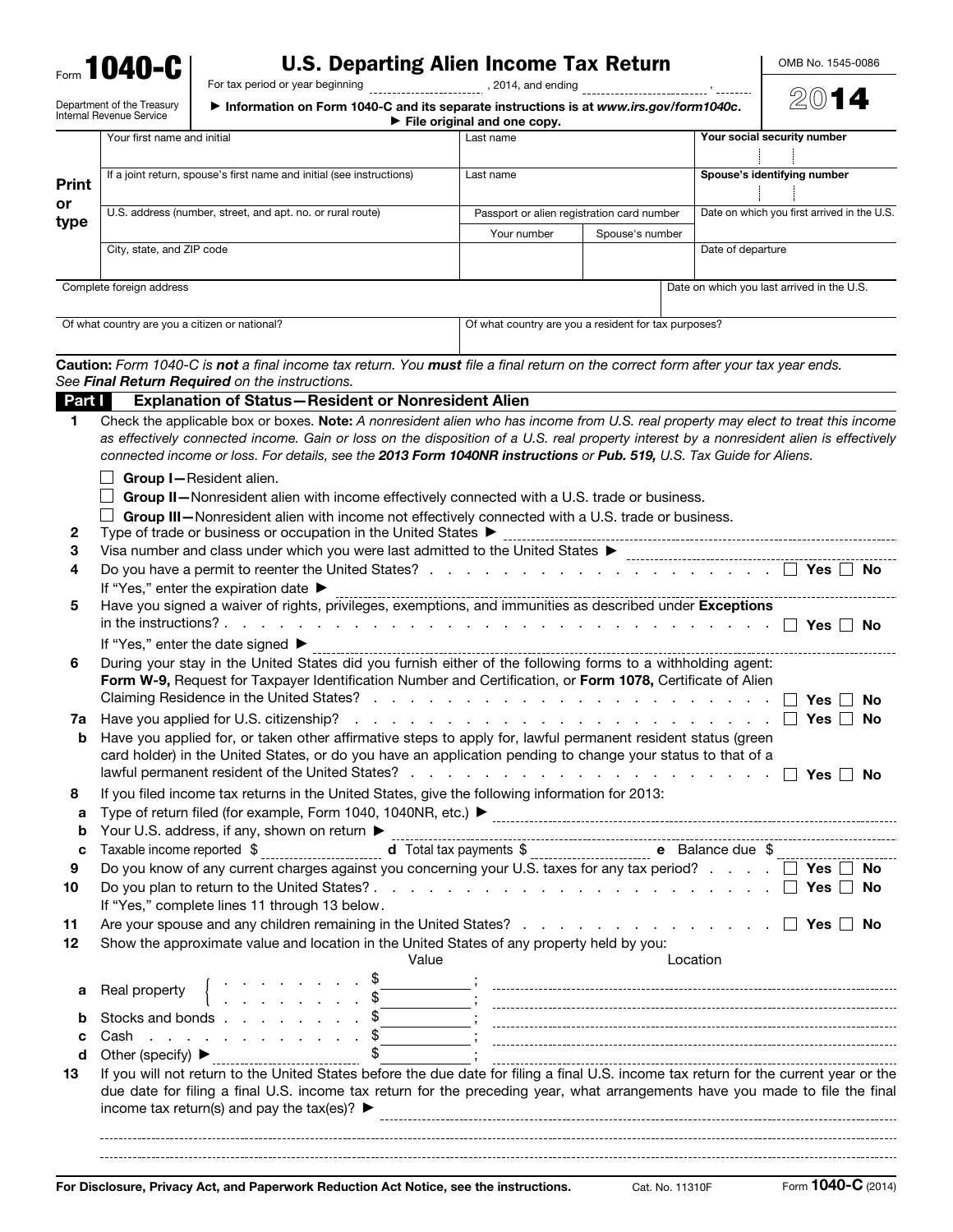| Form 1040-C (2014)          |                                                                                                                                     |                                                             |                                                                                                                                                                               |                                          |                                  |          |                                                                  |                          |                  |                                              | Page 2 |  |
|-----------------------------|-------------------------------------------------------------------------------------------------------------------------------------|-------------------------------------------------------------|-------------------------------------------------------------------------------------------------------------------------------------------------------------------------------|------------------------------------------|----------------------------------|----------|------------------------------------------------------------------|--------------------------|------------------|----------------------------------------------|--------|--|
| Part II                     |                                                                                                                                     | <b>Exemptions</b>                                           |                                                                                                                                                                               |                                          |                                  |          |                                                                  |                          |                  |                                              |        |  |
|                             |                                                                                                                                     |                                                             | Group I - If you are a resident alien, you may claim the same exemptions allowed U.S. citizens on Form 1040.                                                                  |                                          |                                  |          |                                                                  |                          |                  |                                              |        |  |
|                             |                                                                                                                                     |                                                             | Group II - If you are a nonresident alien with income effectively connected with a U.S. business, you may claim one exemption.                                                |                                          |                                  |          |                                                                  |                          |                  |                                              |        |  |
|                             |                                                                                                                                     |                                                             | Residents of Canada, India, Mexico, or South Korea, or U.S. nationals, see the instructions.                                                                                  |                                          |                                  |          |                                                                  |                          |                  |                                              |        |  |
|                             |                                                                                                                                     |                                                             | Group III — If you are a nonresident alien with income not effectively connected with a U.S. business, do not claim any exemptions for that income.                           |                                          |                                  |          |                                                                  |                          |                  |                                              |        |  |
|                             | 14a                                                                                                                                 | Yourself                                                    |                                                                                                                                                                               |                                          | Spouse                           |          |                                                                  |                          |                  |                                              |        |  |
|                             |                                                                                                                                     |                                                             | <b>Caution:</b> If someone can claim you as a dependent on his or her 2014 tax return, <b>do not</b> check box 14a.                                                           |                                          |                                  |          |                                                                  |                          | and 14b          | Boxes checked on 14a                         |        |  |
|                             |                                                                                                                                     |                                                             |                                                                                                                                                                               |                                          |                                  |          |                                                                  |                          |                  |                                              |        |  |
|                             | (3) Dependent's<br><b>C</b> Dependents:<br>(4) $\checkmark$ if qualifying<br>(2) Dependent's<br>relationship<br>child for child tax |                                                             |                                                                                                                                                                               |                                          |                                  |          |                                                                  |                          |                  | No. of children on<br>14c who:               |        |  |
|                             |                                                                                                                                     | (1) First name                                              | Last name                                                                                                                                                                     |                                          | SSN or ITIN                      | to you   |                                                                  | credit                   |                  | • lived with you                             |        |  |
|                             |                                                                                                                                     |                                                             |                                                                                                                                                                               |                                          |                                  |          |                                                                  |                          |                  |                                              |        |  |
|                             |                                                                                                                                     |                                                             |                                                                                                                                                                               |                                          |                                  |          |                                                                  |                          |                  | • did not live with you<br>due to divorce or |        |  |
|                             |                                                                                                                                     |                                                             |                                                                                                                                                                               |                                          |                                  |          |                                                                  |                          | separation       |                                              |        |  |
|                             |                                                                                                                                     |                                                             |                                                                                                                                                                               |                                          |                                  |          |                                                                  |                          |                  | Dependents on 14c                            |        |  |
|                             |                                                                                                                                     |                                                             |                                                                                                                                                                               |                                          |                                  |          |                                                                  |                          |                  | not entered above                            |        |  |
|                             |                                                                                                                                     |                                                             |                                                                                                                                                                               |                                          |                                  |          |                                                                  |                          |                  | Add numbers on lines                         |        |  |
|                             |                                                                                                                                     |                                                             | d Total number of exemptions claimed                                                                                                                                          |                                          |                                  |          |                                                                  |                          | above ▶          |                                              |        |  |
| Part III                    |                                                                                                                                     | <b>Figuring Your Income Tax</b>                             |                                                                                                                                                                               |                                          |                                  |          |                                                                  |                          |                  |                                              |        |  |
|                             |                                                                                                                                     |                                                             | 15 Total income (from page 3, Schedule A, line 4, column (d) or (e))                                                                                                          |                                          |                                  |          |                                                                  |                          | 15               |                                              |        |  |
|                             |                                                                                                                                     |                                                             | 16 Adjustments. See the instructions and attach appropriate form or statement                                                                                                 |                                          |                                  |          |                                                                  |                          | 16               |                                              |        |  |
|                             |                                                                                                                                     |                                                             | 17 Adjusted gross income. Subtract line 16 from line 15                                                                                                                       |                                          |                                  |          |                                                                  |                          | 17               |                                              |        |  |
|                             |                                                                                                                                     |                                                             | Groups 18 Enter the amount from page 4, Schedule D, line 8 or 16, whichever applies                                                                                           |                                          |                                  |          |                                                                  |                          | 18               |                                              |        |  |
| I and II                    |                                                                                                                                     |                                                             | 19 Credits. See the instructions and attach appropriate form or statement                                                                                                     |                                          |                                  |          |                                                                  |                          | 19               |                                              |        |  |
|                             |                                                                                                                                     |                                                             | 20 Subtract line 19 from line 18. If zero or less, enter -0-                                                                                                                  |                                          |                                  |          |                                                                  |                          | 20               |                                              |        |  |
|                             |                                                                                                                                     |                                                             | 21 Other taxes. See the instructions and attach appropriate form                                                                                                              |                                          |                                  |          |                                                                  |                          | 21               |                                              |        |  |
|                             |                                                                                                                                     |                                                             |                                                                                                                                                                               |                                          |                                  |          |                                                                  |                          | 22               |                                              |        |  |
| Group                       |                                                                                                                                     |                                                             |                                                                                                                                                                               |                                          |                                  |          |                                                                  |                          |                  |                                              |        |  |
| Ш                           |                                                                                                                                     |                                                             | 23 Total income (from page 3, Schedule A, line 4, column (f)                                                                                                                  |                                          |                                  | 23       |                                                                  |                          |                  |                                              |        |  |
|                             |                                                                                                                                     |                                                             | 24 Tax (30% of line 23). If less than 30%, attach statement showing computation                                                                                               |                                          |                                  |          |                                                                  |                          | 24               |                                              |        |  |
|                             |                                                                                                                                     |                                                             | 25 Total tax. Add lines 22 and 24                                                                                                                                             |                                          |                                  |          |                                                                  |                          | 25               |                                              |        |  |
|                             |                                                                                                                                     |                                                             | Note: Your tax liability on your final return may be different from line 25.<br>26 U.S. income tax paid or withheld at source (from page 3, Schedule                          |                                          |                                  |          |                                                                  |                          |                  |                                              |        |  |
| Tax<br>Summary              |                                                                                                                                     |                                                             | A, lines 4 and 5, column (c) $\cdots$ $\cdots$ $\cdots$ $\cdots$ $\cdots$ $\cdots$                                                                                            |                                          |                                  | 26       |                                                                  |                          |                  |                                              |        |  |
|                             |                                                                                                                                     | 27 2014 estimated tax payments and amount applied from 2013 |                                                                                                                                                                               |                                          |                                  |          |                                                                  |                          |                  |                                              |        |  |
|                             |                                                                                                                                     | return                                                      |                                                                                                                                                                               |                                          |                                  |          |                                                                  |                          |                  |                                              |        |  |
|                             |                                                                                                                                     | 28 Other payments (specify) ▶                               |                                                                                                                                                                               | the contract of the contract of the con- |                                  | 27<br>28 |                                                                  |                          |                  |                                              |        |  |
|                             |                                                                                                                                     |                                                             | 29 Total payments. Add lines 26 through 28                                                                                                                                    |                                          |                                  |          |                                                                  |                          | 29               |                                              |        |  |
|                             | 30                                                                                                                                  |                                                             | If line 25 is more than line 29, subtract line 29 from line 25. This is the amount you owe                                                                                    |                                          |                                  |          | المتعاط والمتحاول والمتحاول والمتحاول والمتحاول                  |                          | 30               |                                              |        |  |
|                             | 31                                                                                                                                  |                                                             | If line 29 is more than line 25, subtract line 25 from line 29. This is the amount you overpaid.                                                                              |                                          |                                  |          |                                                                  |                          |                  |                                              |        |  |
|                             |                                                                                                                                     |                                                             | Any overpayment of tax will be refunded only when you file your final return for the tax year                                                                                 |                                          |                                  |          |                                                                  |                          | 31               |                                              |        |  |
|                             |                                                                                                                                     |                                                             | Under penalties of perjury, I declare that I have examined this return and accompanying schedules and statements, and to the best of my knowledge and                         |                                          |                                  |          |                                                                  |                          |                  |                                              |        |  |
| Sign<br><b>Here</b>         |                                                                                                                                     |                                                             | belief, they are true, correct, and complete. Declaration of preparer (other than taxpayer) is based on all information of which preparer has any knowledge.                  |                                          |                                  |          |                                                                  |                          |                  |                                              |        |  |
| Keep a copy                 |                                                                                                                                     |                                                             |                                                                                                                                                                               |                                          |                                  |          |                                                                  |                          |                  |                                              |        |  |
| of this return              |                                                                                                                                     | Your signature                                              |                                                                                                                                                                               |                                          | Date                             |          | Spouse's signature                                               |                          | Date             |                                              |        |  |
| for your<br>records.        |                                                                                                                                     |                                                             | (A return made by an agent must be accompanied by a power of attorney.)                                                                                                       |                                          |                                  |          | (If filing jointly, both must sign even if only one had income.) |                          |                  |                                              |        |  |
|                             |                                                                                                                                     | Print/Type preparer's name                                  |                                                                                                                                                                               | Preparer's signature                     |                                  |          | Date                                                             | Check                    | $\vert \vert$ if | <b>PTIN</b>                                  |        |  |
| Paid                        |                                                                                                                                     |                                                             |                                                                                                                                                                               |                                          |                                  |          |                                                                  | self-employed            |                  |                                              |        |  |
| Preparer<br><b>Use Only</b> |                                                                                                                                     | Firm's name<br>▶                                            |                                                                                                                                                                               |                                          |                                  |          | Firm's EIN ▶                                                     |                          |                  |                                              |        |  |
|                             |                                                                                                                                     | Firm's address ▶<br>Phone no.                               |                                                                                                                                                                               |                                          |                                  |          |                                                                  |                          |                  |                                              |        |  |
|                             |                                                                                                                                     |                                                             |                                                                                                                                                                               |                                          | <b>Certificate of Compliance</b> |          |                                                                  |                          |                  |                                              |        |  |
|                             |                                                                                                                                     |                                                             | This certifies that the above individual(s) has satisfied all the requirements of the Internal Revenue Code and the Internal Revenue Regulations relating to departing aliens |                                          |                                  |          |                                                                  |                          |                  |                                              |        |  |
|                             |                                                                                                                                     |                                                             | according to all information available to me at this date. This certificate is effective for the tax period                                                                   |                                          |                                  |          |                                                                  |                          |                  |                                              |        |  |
| beginning                   |                                                                                                                                     |                                                             |                                                                                                                                                                               |                                          |                                  |          |                                                                  |                          |                  |                                              |        |  |
|                             |                                                                                                                                     |                                                             |                                                                                                                                                                               |                                          |                                  |          |                                                                  |                          |                  |                                              |        |  |
|                             |                                                                                                                                     |                                                             |                                                                                                                                                                               |                                          |                                  |          |                                                                  |                          |                  |                                              |        |  |
|                             |                                                                                                                                     |                                                             |                                                                                                                                                                               |                                          |                                  |          | (Field Assistance Area Director)                                 |                          |                  |                                              |        |  |
|                             |                                                                                                                                     |                                                             |                                                                                                                                                                               |                                          |                                  |          |                                                                  | Internal Revenue Service |                  |                                              |        |  |
| Date                        |                                                                                                                                     |                                                             |                                                                                                                                                                               |                                          |                                  |          |                                                                  |                          |                  |                                              |        |  |
|                             |                                                                                                                                     |                                                             |                                                                                                                                                                               |                                          |                                  |          |                                                                  |                          |                  |                                              |        |  |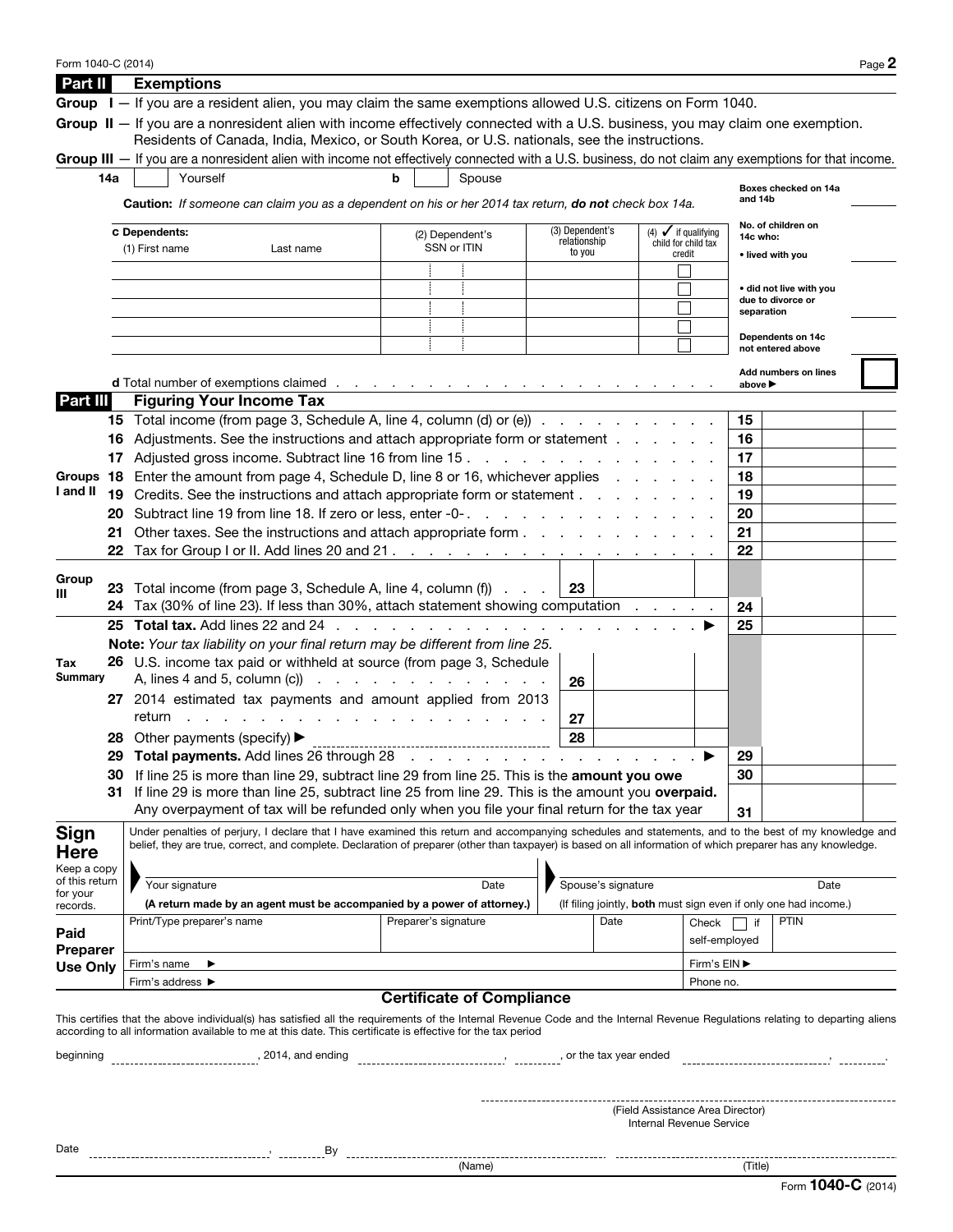| <b>Schedule A</b>        | <b>Income</b> (see instructions)                                                                                         |                                                                                      |                                                                |                                  |  |                              |  |                                                                                                     |                                             |                                             |                                              |
|--------------------------|--------------------------------------------------------------------------------------------------------------------------|--------------------------------------------------------------------------------------|----------------------------------------------------------------|----------------------------------|--|------------------------------|--|-----------------------------------------------------------------------------------------------------|---------------------------------------------|---------------------------------------------|----------------------------------------------|
| 1<br>(a) Payer of income |                                                                                                                          | (b) Type of income (such as<br>salary, wages, taxable<br>interest, dividends, rents, | (c) Amount of U.S.<br>income tax paid or<br>withheld at source |                                  |  | (d) Resident alien<br>income |  | connected with a U.S.                                                                               | Nonresident alien income<br>(e) Effectively |                                             | (f) Not effectively<br>connected with a U.S. |
|                          |                                                                                                                          | alimony received, etc.)                                                              |                                                                |                                  |  |                              |  | trade or business                                                                                   |                                             | trade or business                           |                                              |
|                          |                                                                                                                          |                                                                                      |                                                                |                                  |  |                              |  |                                                                                                     |                                             |                                             |                                              |
|                          |                                                                                                                          |                                                                                      |                                                                |                                  |  |                              |  |                                                                                                     |                                             |                                             |                                              |
|                          |                                                                                                                          |                                                                                      |                                                                |                                  |  |                              |  |                                                                                                     |                                             |                                             |                                              |
|                          |                                                                                                                          |                                                                                      |                                                                |                                  |  |                              |  |                                                                                                     |                                             |                                             |                                              |
|                          |                                                                                                                          |                                                                                      |                                                                |                                  |  |                              |  |                                                                                                     |                                             |                                             |                                              |
|                          |                                                                                                                          |                                                                                      |                                                                |                                  |  |                              |  |                                                                                                     |                                             |                                             |                                              |
|                          |                                                                                                                          |                                                                                      |                                                                |                                  |  |                              |  |                                                                                                     |                                             |                                             |                                              |
|                          |                                                                                                                          |                                                                                      |                                                                |                                  |  |                              |  |                                                                                                     |                                             |                                             |                                              |
|                          |                                                                                                                          |                                                                                      |                                                                |                                  |  |                              |  |                                                                                                     |                                             |                                             |                                              |
|                          |                                                                                                                          |                                                                                      |                                                                |                                  |  |                              |  |                                                                                                     |                                             |                                             |                                              |
|                          |                                                                                                                          |                                                                                      |                                                                |                                  |  |                              |  |                                                                                                     |                                             |                                             |                                              |
|                          |                                                                                                                          |                                                                                      |                                                                |                                  |  |                              |  |                                                                                                     |                                             |                                             |                                              |
|                          |                                                                                                                          |                                                                                      |                                                                |                                  |  |                              |  |                                                                                                     |                                             |                                             |                                              |
|                          |                                                                                                                          |                                                                                      |                                                                |                                  |  |                              |  |                                                                                                     |                                             |                                             |                                              |
|                          |                                                                                                                          |                                                                                      |                                                                |                                  |  |                              |  |                                                                                                     |                                             |                                             |                                              |
|                          |                                                                                                                          |                                                                                      |                                                                |                                  |  |                              |  |                                                                                                     |                                             |                                             |                                              |
|                          | 2 Net gain, if any, from Schedule D (Form 1040)                                                                          | 2                                                                                    |                                                                |                                  |  |                              |  |                                                                                                     |                                             |                                             |                                              |
|                          | 3 Net gain, if any, from Schedule B, line 2.                                                                             | 3                                                                                    |                                                                |                                  |  |                              |  |                                                                                                     |                                             |                                             |                                              |
|                          | Totals                                                                                                                   | 4                                                                                    |                                                                |                                  |  |                              |  |                                                                                                     |                                             |                                             |                                              |
|                          | 5 Exempt income. Do not include on line 4.                                                                               | 5                                                                                    |                                                                |                                  |  |                              |  |                                                                                                     |                                             |                                             |                                              |
| <b>Schedule B</b>        |                                                                                                                          |                                                                                      |                                                                |                                  |  |                              |  | Certain Gains and Losses From Sales or Exchanges by Nonresident Aliens of Property Not              |                                             |                                             |                                              |
|                          |                                                                                                                          |                                                                                      |                                                                |                                  |  |                              |  | Effectively Connected With a U.S. Trade or Business (see instructions). Include any U.S. income tax |                                             |                                             |                                              |
|                          |                                                                                                                          |                                                                                      |                                                                |                                  |  |                              |  | that was paid or withheld on these sales or exchanges on Schedule A, line 3, column (c).            |                                             |                                             |                                              |
|                          | (a) Description of property                                                                                              |                                                                                      |                                                                |                                  |  |                              |  |                                                                                                     |                                             |                                             |                                              |
|                          | (If necessary, attach statement of<br>descriptive details not shown below.)                                              | (b) Date acquired<br>(mo., day, yr.)                                                 |                                                                | (c) Date sold<br>(mo., day, yr.) |  | (d) Sales price              |  | (e) Cost or other<br>basis                                                                          |                                             | (f) Gain or (loss)<br>subtract (e) from (d) |                                              |
|                          |                                                                                                                          |                                                                                      |                                                                |                                  |  |                              |  |                                                                                                     |                                             |                                             |                                              |
|                          |                                                                                                                          |                                                                                      |                                                                |                                  |  |                              |  |                                                                                                     |                                             |                                             |                                              |
|                          |                                                                                                                          |                                                                                      |                                                                |                                  |  |                              |  |                                                                                                     |                                             |                                             |                                              |
|                          |                                                                                                                          |                                                                                      |                                                                |                                  |  |                              |  |                                                                                                     |                                             |                                             |                                              |
|                          |                                                                                                                          |                                                                                      |                                                                |                                  |  |                              |  |                                                                                                     |                                             |                                             |                                              |
|                          | 2 Net gain. Combine the gains and losses entered on line 1, column (f). If the total is greater than zero,               |                                                                                      |                                                                |                                  |  |                              |  |                                                                                                     |                                             |                                             |                                              |
|                          | enter this net gain amount on Schedule A, line 3, column (f).                                                            |                                                                                      |                                                                |                                  |  |                              |  |                                                                                                     | $\mathbf{2}$                                |                                             |                                              |
| <b>Schedule C</b>        | <b>Itemized Deductions</b>                                                                                               |                                                                                      |                                                                |                                  |  |                              |  |                                                                                                     |                                             |                                             |                                              |
|                          | . If you are a resident alien reporting income on Schedule A, column (d), you may claim the same deductions allowable on |                                                                                      |                                                                |                                  |  |                              |  |                                                                                                     |                                             |                                             |                                              |
|                          | Schedule A (Form 1040).                                                                                                  |                                                                                      |                                                                |                                  |  |                              |  |                                                                                                     |                                             |                                             |                                              |
|                          |                                                                                                                          |                                                                                      |                                                                |                                  |  |                              |  |                                                                                                     |                                             |                                             |                                              |

- trade or business income and not deducted elsewhere. See Schedule A (Form 1040NR). However, casualty or theft losses and charitable contributions do not have to be related to U.S. trade or business income. You should file Form 4684, Casualties and Thefts, to support casualty or theft losses shown below.
- If you are a nonresident alien reporting income on Schedule A, column (f), do not claim any deductions related to that income.

| (a) Type of deduction<br>(such as interest, taxes, contributions, etc.)                                                                                                                                                                                                                                                                | (b) Amount<br>of deduction | (c) Type of deduction<br>(such as interest, taxes, contributions, etc.) | (d) Amount of<br>deduction |  |  |
|----------------------------------------------------------------------------------------------------------------------------------------------------------------------------------------------------------------------------------------------------------------------------------------------------------------------------------------|----------------------------|-------------------------------------------------------------------------|----------------------------|--|--|
|                                                                                                                                                                                                                                                                                                                                        |                            |                                                                         |                            |  |  |
|                                                                                                                                                                                                                                                                                                                                        |                            |                                                                         |                            |  |  |
|                                                                                                                                                                                                                                                                                                                                        |                            |                                                                         |                            |  |  |
| <b>2 Total itemized deductions.</b> Add the amounts in columns (b) and (d) of line 1. Enter the total here and<br>on Schedule D, line 2 or line 10, whichever applies. <b>Exception.</b> If the amount on Form 1040-C, line<br>17, is over \$305,050 (\$279,650 if head of household, \$254,200 if single, \$152,525 if married filing |                            |                                                                         |                            |  |  |